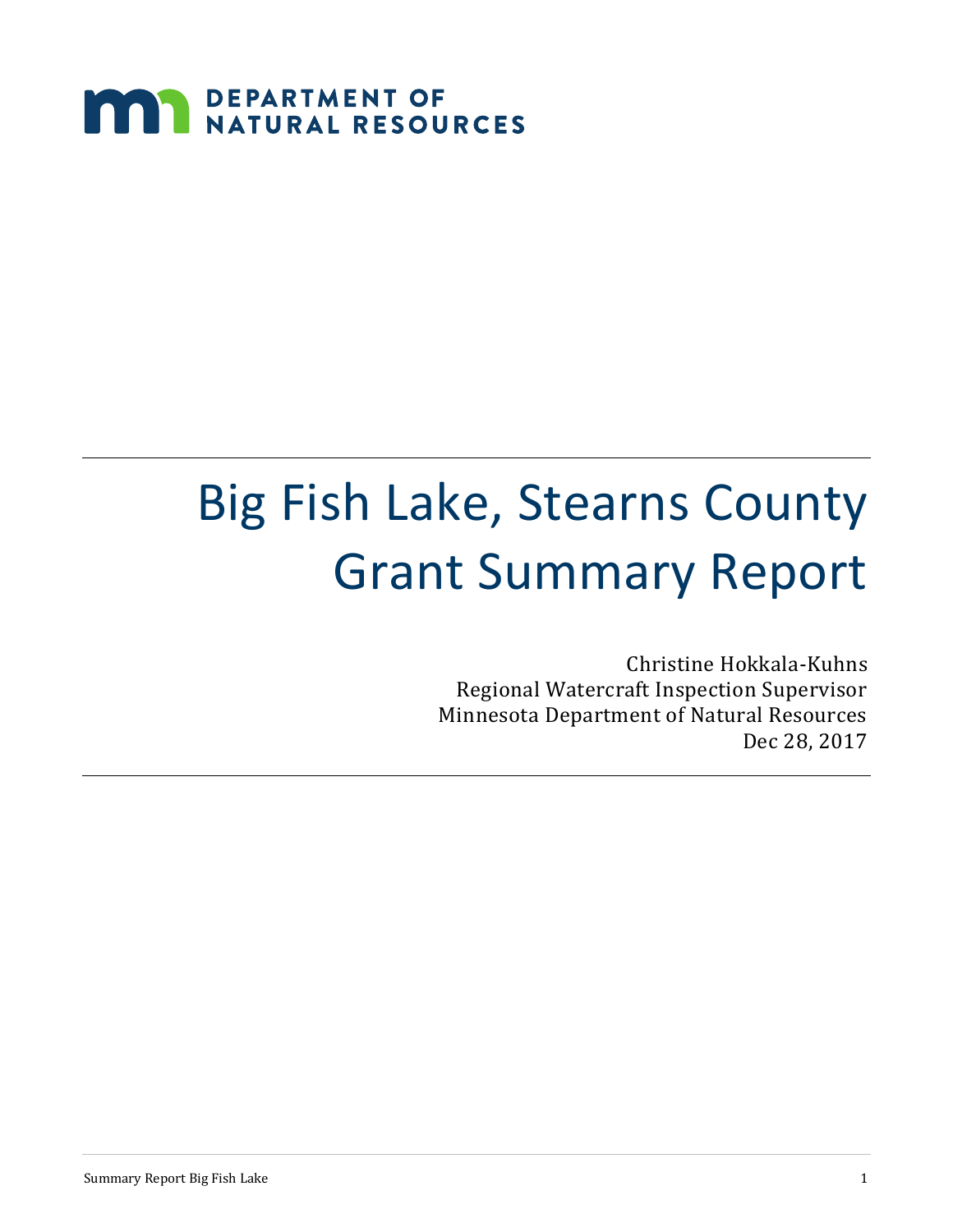# **Introduction**

The watercraft inspection program's goal is to reduce the spread of aquatic invasive species into and around the state. To accomplish this we conduct watercraft inspections and decontaminations at public water accesses throughout the state, work with citizen groups concerned about AIS, and educate the public.

In 2017 grant dollars were available for watercraft inspections by DNR staff. The grant offers a maximum of 375 hours per lake and a maximum total request of 750 hours. The Big Fish Lake Association received a prevention grant for 320 hours for Big Fish in Stearns County. The contract dates were set from June 2, 2017 to Sept 4, 2017.

DNR inspectors were able to complete 311 of the 320 grant hours for the season. In addition to the grant, 60 tier hours were obligated to Big Fish on the DNR Tier list and 12 hours were completed.

#### **Inspection Process**

The inspection process involves the watercraft inspector visually and tactilely searching for aquatic invasive species or anything else that could potentially spread aquatic invasive species such as water, mud, plants or other debris. Watercraft inspectors also complete a survey while educating boaters about the issues surrounding aquatic invasive species. Survey questions focus on boater knowledge and behavior with information given on the impacts of aquatic invasive species and what can be done to prevent their spread.

Inspectors are trained to observe and document when watercraft enter a public water access with any violations, including boats with attached vegetation as well as watercraft whose drain plugs have not been removed. Information gathered by DNR and LGU authorized inspectors can help show potential risk of transporting AIS.



# **Results**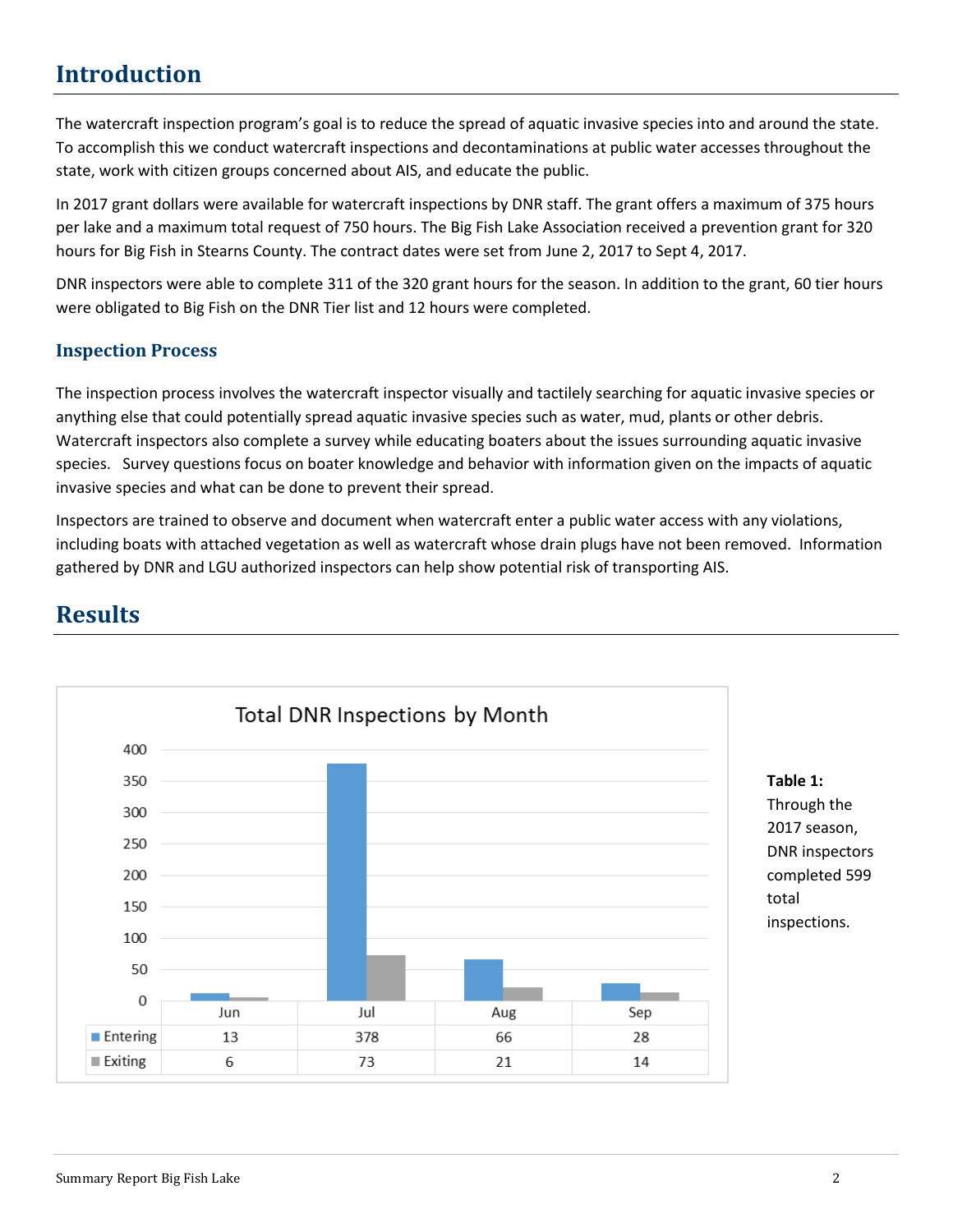# Access and Drive Time During the Grant



**Table 2:** Represents the total inspection hours completed per month along with the time the inspectors spent driving to and from the accesses during the grant period.

## *Breakdown of Inspections:*

## Total Entering/Exiting Inspections

Entering, 485 Exiting, 114



**Figure 1:** This pie graph shows the split between entering and exiting watercraft. Across the state a 40/60 split is typical. In 2017 more watercraft were inspected when coming to Big Fish than when leaving either access. This suggests most visitors to the lake come for the day and often at peak times when an inspector is present.

# *Entering and Exiting Watercraft by States:*



**Table 3:** During entering and exiting inspections, the state of the tow vehicle from the license plate was recorded in the survey.

Minnesotans entering and exiting the lake make up 98.5% of the total watercraft inspections for the season.

Watercraft from other state makes up 1.5% of the total inspections.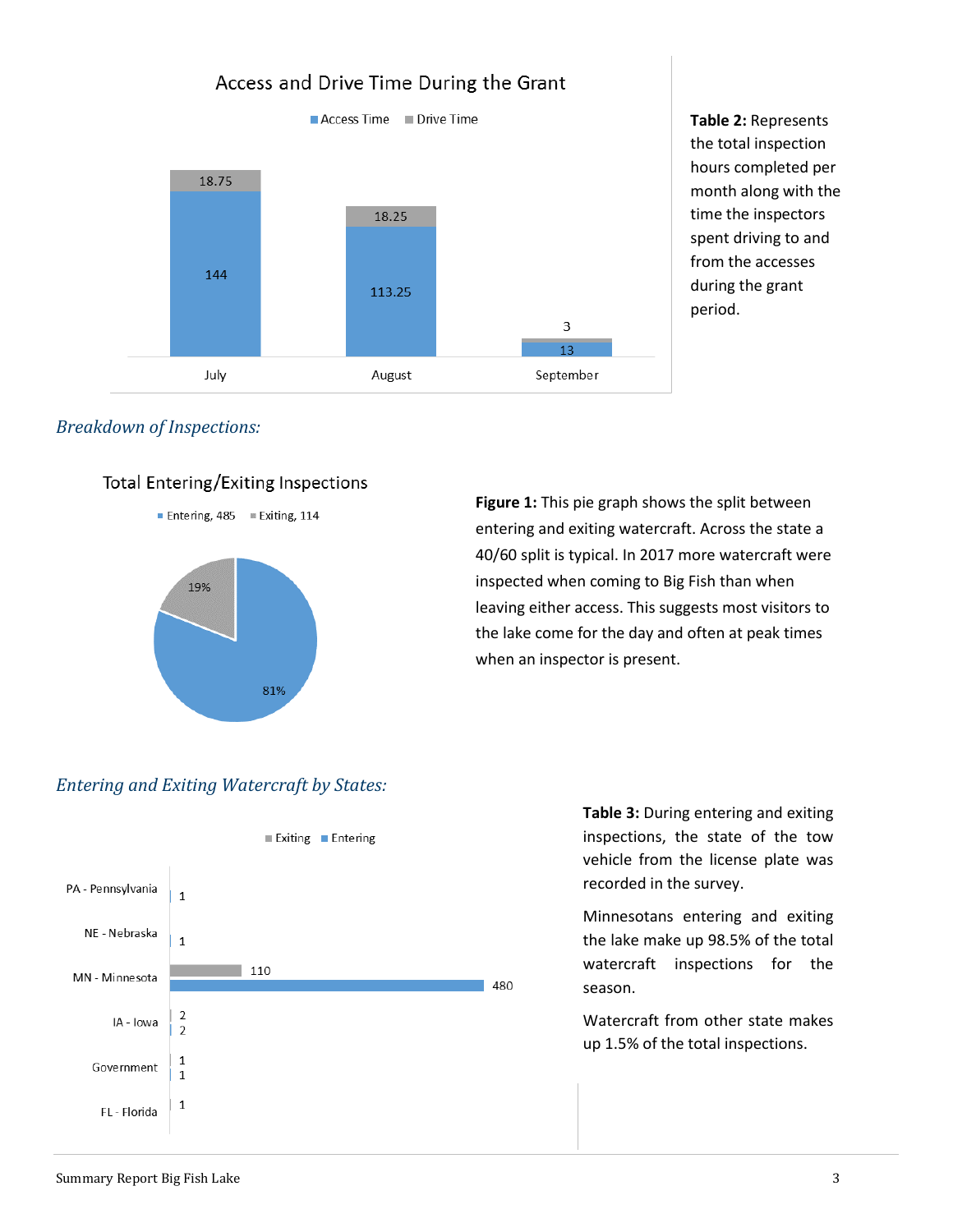## *Compliance with AIS Drain Plug Law:*

**Figure 2**: DNR inspectors visually check watercraft for compliance with the drain plug law. According to survey data, there is a 95% compliance rate with the law.

Of the 5% of watercraft with the plug in on arrival (22 boaters) to the access, only 10 had the plug in upon further questioning. However, no watercraft needed to be sent away for draining.

Only 1 watercraft had been out of the water less than 24 hrs. but said that they were last in Big Fish.

Inspectors that observe plug violations direct users to remove the drain plugs to ensure no residual water is found and educate users on the law.





# *Types of Watercraft Inspected:*

|                         | Fishing<br>Boat | Runabout<br>or Ski-Boat<br>no Ballasts | Pontoon | Wakeboard<br>Boat w/<br><b>Ballasts</b> | Personal<br>Watercraft | Canoe<br>/Kayak | Sailboat | Jon Boat |
|-------------------------|-----------------|----------------------------------------|---------|-----------------------------------------|------------------------|-----------------|----------|----------|
| $\blacksquare$ Entering | 199             | 173                                    | 48      | 29                                      |                        |                 |          |          |
| $\blacksquare$ Exiting  | 86              | 13                                     |         |                                         |                        |                 |          |          |

**Tables 4:** Inspectors monitor and record the type of watercraft entering and exiting during the inspection process. The following chart shows the breakdown of types of watercraft visiting Big Fish.

The majority are fishing boats followed by runabouts or ski boats that do not have ballast tanks and pontoons.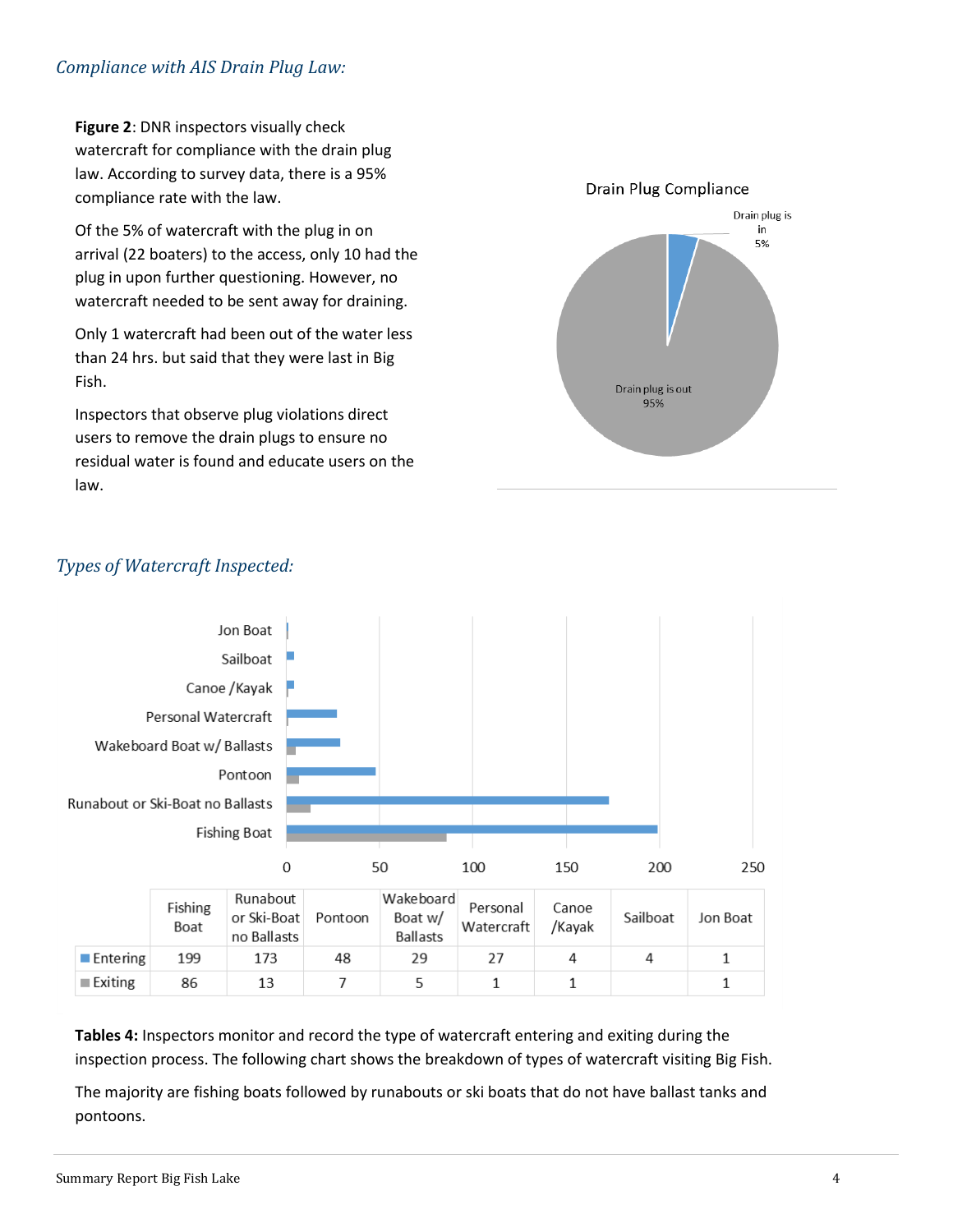## *Locations and Items Found During Inspection:*

DNR inspectors also observed and recorded the location of any plants, invasive animals, water or mud found during the inspection process. Potential threats were remedied according to DNR protocols. (Removing by hand, providing authorization forms, DNR decontamination, and Lake Service Provider transport).

According to inspection data, plants that were removable by hand were found 7 times during incoming inspections. The plants were removed before the watercrafts were allowed to launch. The majority of watercraft had last been in Big Fish. Inspectors also remind watercraft users that it is against the law to transport aquatic plants. No zebra mussels were found on the plants and no watercraft were sent away for a decontamination.





**Figure 3:** 471 watercraft arrived at the access cleaned and drained.

Mud was found on 5 watercraft. Twice an inspector recorded finding Spiny Waterfleas. Samples were brought to the office and confirmed **not** to be spiny waterfleas.

## *Incoming Inspections- Spoken with a Watercraft Inspector*

**Figure 4:** Watercraft users are asked at each incoming inspection when they last spoke to a watercraft inspector. Within the last month, 83% percent of folks had spoken to a watercraft inspector at the access.

When staff encounter users that have not spoken to an inspector within a month or more, or never, it is an opportunity to educate users about AIS and AIS laws.

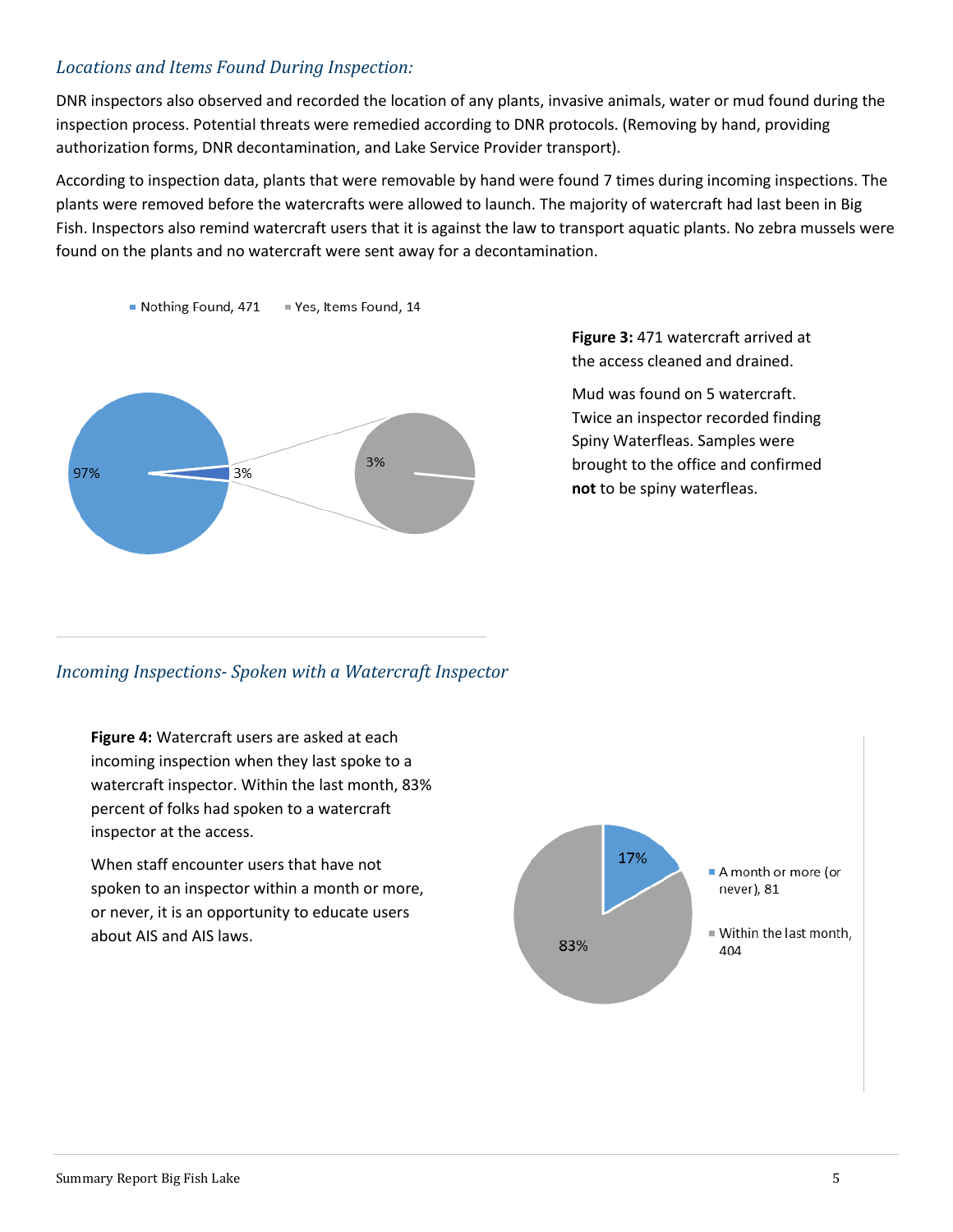### *How Long Has a Watercraft Been Out of the Water?*



**Table 7 and Figure 5:** When asked how long a watercraft has been out of the water, the majority of watercraft had been out of the water for 5 days or more before coming to Big Fish.

# *Incoming Inspections-Previously Visited Waterbody*

Watercraft users are asked during an incoming inspection which waterbody the watercraft had been at previously. This information can be helpful when determining risk of an incoming watercraft. According to the inspection data below in Tables 8, 42.89% (208) of users coming to Big Fish are return users. Users that said they did not know the last body of water used only comprised of 14.43% overall. Table 9 shows the next most previously visited lakes. Lakes with 2 or less responses were omitted from the graphs.



When inspectors recorded the counties in which users had last visited, 57.94% of the users came from a waterbody within Stearns County. Unknown made up the 34%, with Kandiyohi County third overall. With the top most previously visited lakes, outside of Big Fish and Unknown, users are coming from the Mississippi River and Watab Lake, which is infested with zebra mussels and Grand Lake in Stearns which was confirmed infested with starry stonewort in 2017.